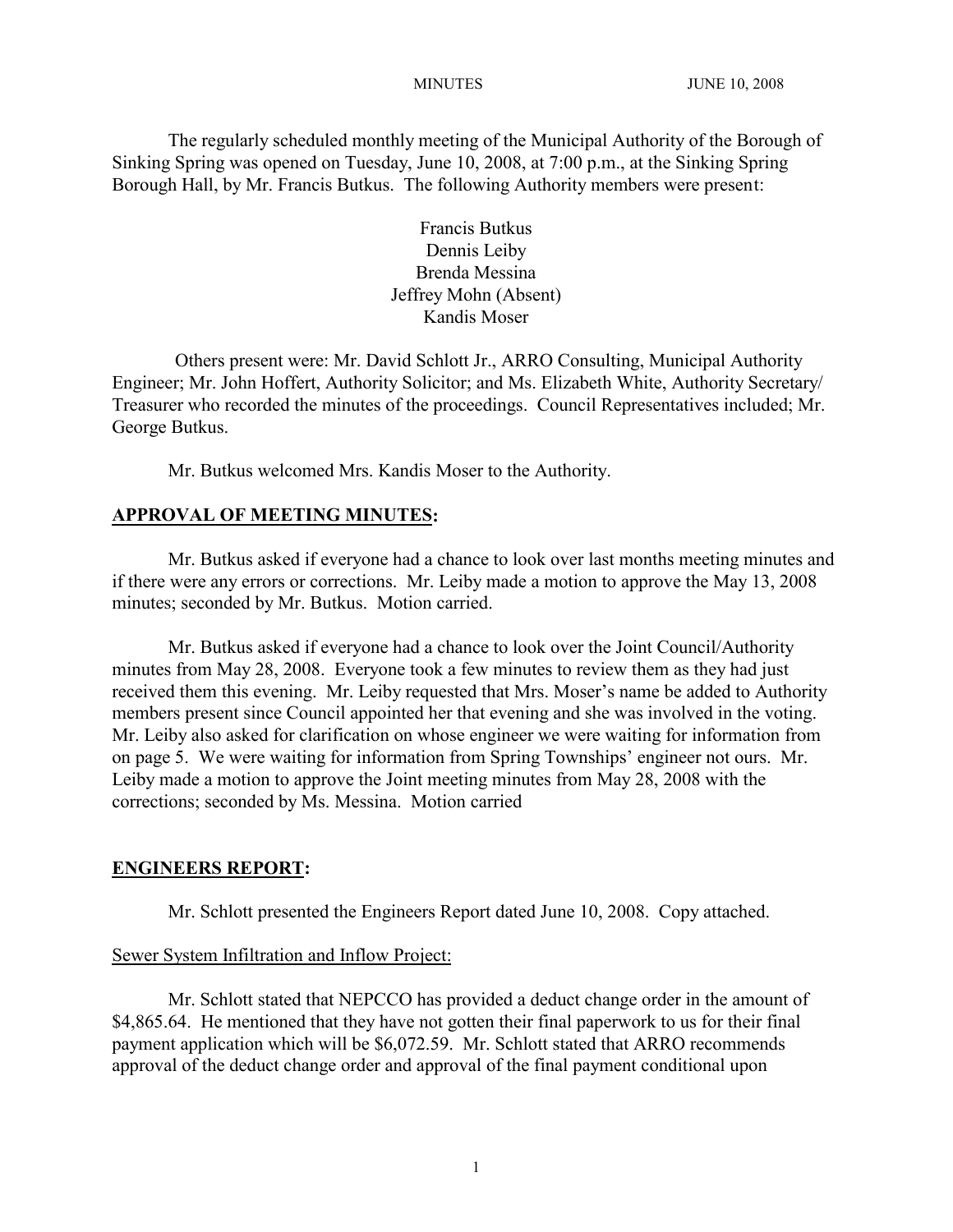receiving the final close out documentation from NEPCCO. Ms. Messina made a motion to approve the deduct change order and to approve the final payment conditioned upon receiving the close out documents; seconded by Mr. Leiby. Motion carried.

Mr. Schlott stated that Wexcon, Inc. has provided a deduct change order in the amount of \$750.00 and Final Payment Application in the amount of \$1,000.00 and all close out documentation. He stated that ARRO recommends approval of the deduct change order, Substantial Completion, and Final Payment Application to close out Contract Two. Mr. Leiby made the motion; seconded by Ms. Messina. Motion carried.

## Mountain Home Road Sanitary System Additions Project:

Mr. Schlott stated that the check valve was switched out today and that they had a second start up. He stated that the contractor informed him that everything is up and running at this point and that it is ready to accept waste water. He stated that there are no connections as this point. Mr. Schlott mentioned that there is a change order from E. Kuser Inc. that requires action. He stated that the change order will cover two issues; One being a thirty day time extension because things took a lot longer dealing with the vendors and the other is for additional paving that is needed around the pump station to keep water run off away from it and to provide a paved area for the generator. Ms. Messina asked what the cost is. Mr. Schlott stated that the additional paving would cost \$5,520.00. Discussion ensued.

Ms. Messina made a motion to approve the change order; seconded by Mr. Leiby. Motion carried.

## Wastewater Treatment Plant Project:

Mr. Schlott mentioned that a letter was submitted to PaDEP in lieu of Act 537 planning for the proposed upgrade and minor expansion. He also mentioned that the contributing municipalities were copied on the letter. Mr. Schlott stated that PaDEP did approve the corrective action plan which indicates how the overload issues will be addressed at the treatment plant.

## Spring Township:

Mr. Schlott mentioned that at the joint meeting Mr. Vaughn presented a letter to Council and the Authority regarding willingness to sit and discuss the possibility of a regional facility. He stated that at that meeting it was also discussed as far as giving some type of response to them in thirty days. Mr. Schlott suggested that it be discussed amongst the Authority and that the Authority provide a letter to Borough Council regarding their feelings on the matter.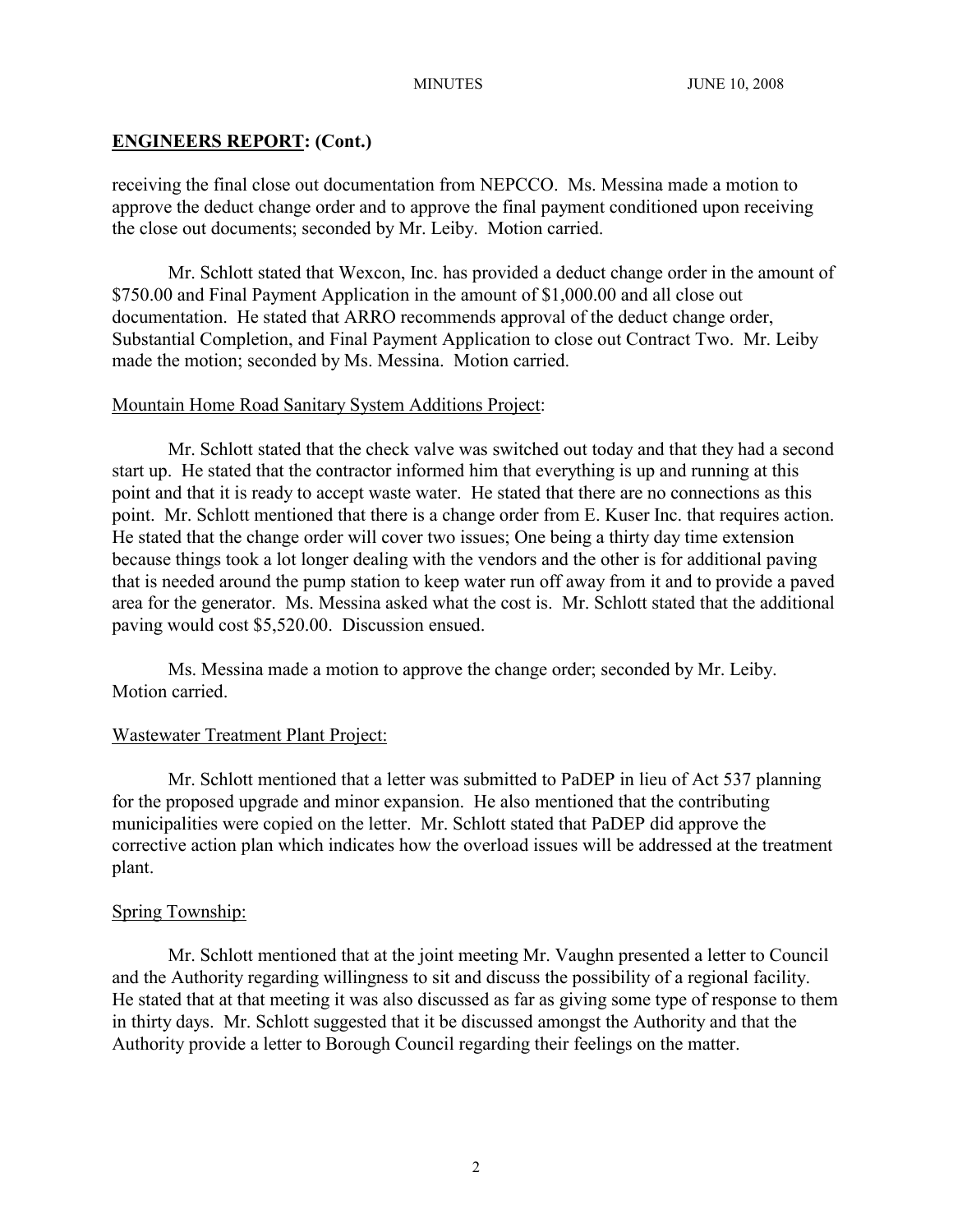Mr. Butkus stated that he would be willing to talk with them on the condition that we proceed with our plans and do not hold anything up since we are under mandate from the state to follow the corrective action plan. He stated that if Spring would so desire to throw in with us, and drain their entire Southwest section of the Township and all that which would by gravity come to us, he would be willing to listen. He stated that our plant would be the logical one to go to. Ms. Messina agreed that we should talk to them. Mr. Hoffert stated that in the minutes from the Joint Meeting it states that we should discuss it and then at the end it states that we would discuss it jointly at the June  $25<sup>th</sup>$  meeting. Mr. Hoffert stated that it would be a good idea to go on record and send Council a letter stating that we would be willing to sit and listen and see what Spring has to say, but by no means should we defer the action which has already been approved to proceed. Mr. Butkus asked Mr. Hoffert if he would put that in writing and send it to Borough Council. Mr. Hoffert stated that he would take care of it.

Discussion ensued.

#### Traditions at Sinking Spring Development:

Mr. Schlott stated that ARRO prepared a review of the recently submitted plans. He stated that they divided the project into two phases. He mentioned that a copy of ARRO's review letter is attached to this engineers report. He stated that the original was sent to the Authority but has not yet been submitted to the developer's engineer. He mentioned that the plan was approved by Borough Council last Thursday and that it was contingent upon satisfying the Authority engineer's comments.

#### Infiltration and Inflow Study:

Mr. Schlott mentioned that due to the incorrect information given to us by ADS, ARRO has concluded that deduct change order in the amount of \$11,255.37 should be prepared and sent to ADS. He mentioned that with the deduct change order the final payment that would be due to ADS would be \$83,939.29. Mr. Hoffert mentioned that when the check is prepared it should state in the memo that it is for full satisfaction of the contract. He stated that way if they accept it and cash it they can not come back and state that they do not agree and that they want more money. Mr. Schlott mentioned that ADS would have to sign off on the deduct change order before they even received the check. Mr. Butkus asked for a motion to send ADS the deduct change order and pending receipt of the change order send them a check for that final amount including the verbiage in the memo. Ms. Messina made the motion; seconded by Mrs. Moser. Motion carried.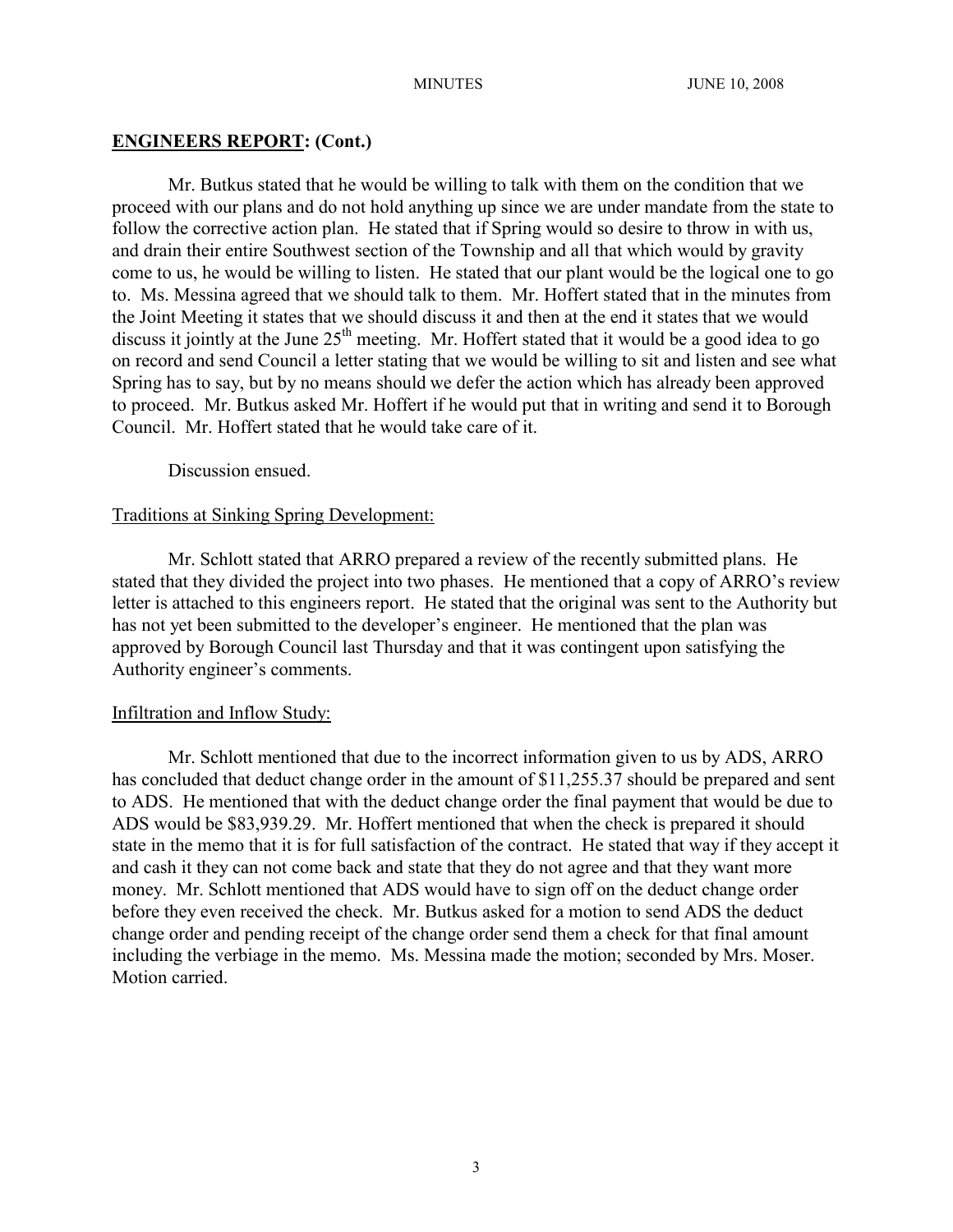#### NPDES Discharge Permit:

Mr. Schlott stated that they are working on the NPDES Permit renewal which has to be submitted 180 days in advance. He stated that Mr. Juzyk of Miller Environmental has already started doing the wet testing associated with that. He stated that four wet tests results have to be submitted as well as a number of other tests results.

#### GIS Mapping:

Mr. Schlott stated that they have initiated updating the Authority's GIS (Geographic Information System) Map. He stated that they are taking the information that they have (paper copies) of the collection systems that flow into the Sinking Spring Wastewater Treatment Plant. He stated that they are now at a point where they can send letters out to the tributary municipalities and ask for the stuff that we are missing. He mentioned that we had done this back in 2003 when they were working on that original GIS map but at that point they were just looking at the point of connection and not the entire collection system that flows to us.

#### Consulting Engineer's Report for 2007:

Mr. Schlott stated that as part of the Trust Indenture ARRO prepares a Consulting Engineer's Report which everyone received a copy. Mr. Butkus suggested that everyone take it home and if there are any questions they can be addressed at the next meeting. Mr. Butkus stated that there is a lot of good information in the report.

## Availability of Grants for WWTP Project:

Mr. Schlott stated that the Authority had asked ARRO to look into the availability of grants for the WWTP Project. He stated that they have some ideas on some possible opportunities and once they have them further refined they will send a letter to the Authority with their findings.

## Letters:

Mr. Schlott mentioned that various letters went out during the month concerning the treatment plant, the Traditions review, and various construction projects that are currently in progress.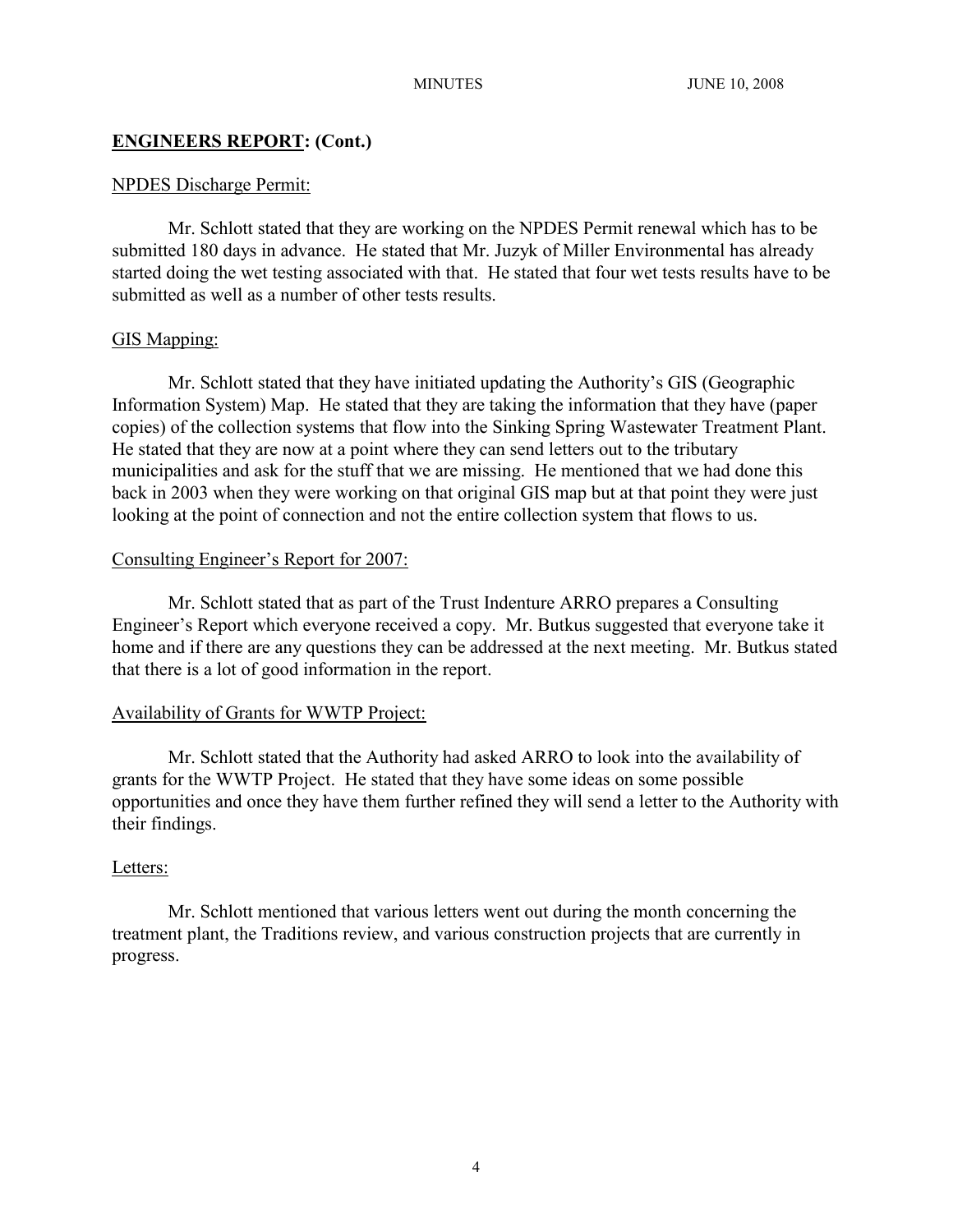#### Lateral Repair Draft Letter:

Mr. Schlott mentioned that there is a draft letter attached to the back of the report. The letter concerns lateral repairs that need to be addressed by the property owners on Broad Street. Mr. Schlott suggested that a copy of the letter also go to the Borough for their review and approval. Mr. Butkus agreed that the Borough should approve the letter. Mr. Hoffert stated that he would get a copy to Mr. Fitzpatrick for his input.

Mr. Schlott explained that we lined the ten inch main on Broad Street and also dug up and repaired some of the laterals that were leaking. After the repairs were done they went back and televised it again. The repairs were successful in the street but the video showed that clear water was still entering the system via the laterals on the individual properties which is the property owner's responsibility. Mr. Schlott explained that it could be a broken pipe, a sump pump, rain leaders, or a floor drain in a basement. He stated that we need to do further investigation to figure out were the water is coming from.

Mr. Butkus mentioned that the letter from DEP accepting our Corrective Action Plan addresses the fact that our municipality and the surrounding municipalities should have municipal ordinances which prohibit connections of sump pumps, floor drains in basements, rain gutters etc. to the sanitary sewer system. Mr. Schlott mentioned that it is in our Sewer Use Ordinance.

Discussion ensued.

#### Brookfield Manor:

Mr. Schlott mentioned that Wright Elliott has contacted them and indicated that they want to dedicate the sewer lines. He stated that he provided them with the information they are going to need as far as what has to be on the as built plans and the record drawings. He also informed them that they have to televise and flush the lines. He also mentioned that ARRO has to do a final inspection and generate a punch list to make sure everything is done.

Discussion ensued concerning the Traditions review letter.

## **JOHN HOFFERT:**

Mr. Hoffert asked everyone to turn to page eight of the May 28, 2008 Joint Meeting Minutes. He stated that he wanted to address the questions that Mr. Zerr raised and get every ones input so that he can put something together in an authoritative manor so that we are in a posture to give him an answer at the June 25, 2008 Joint Meeting.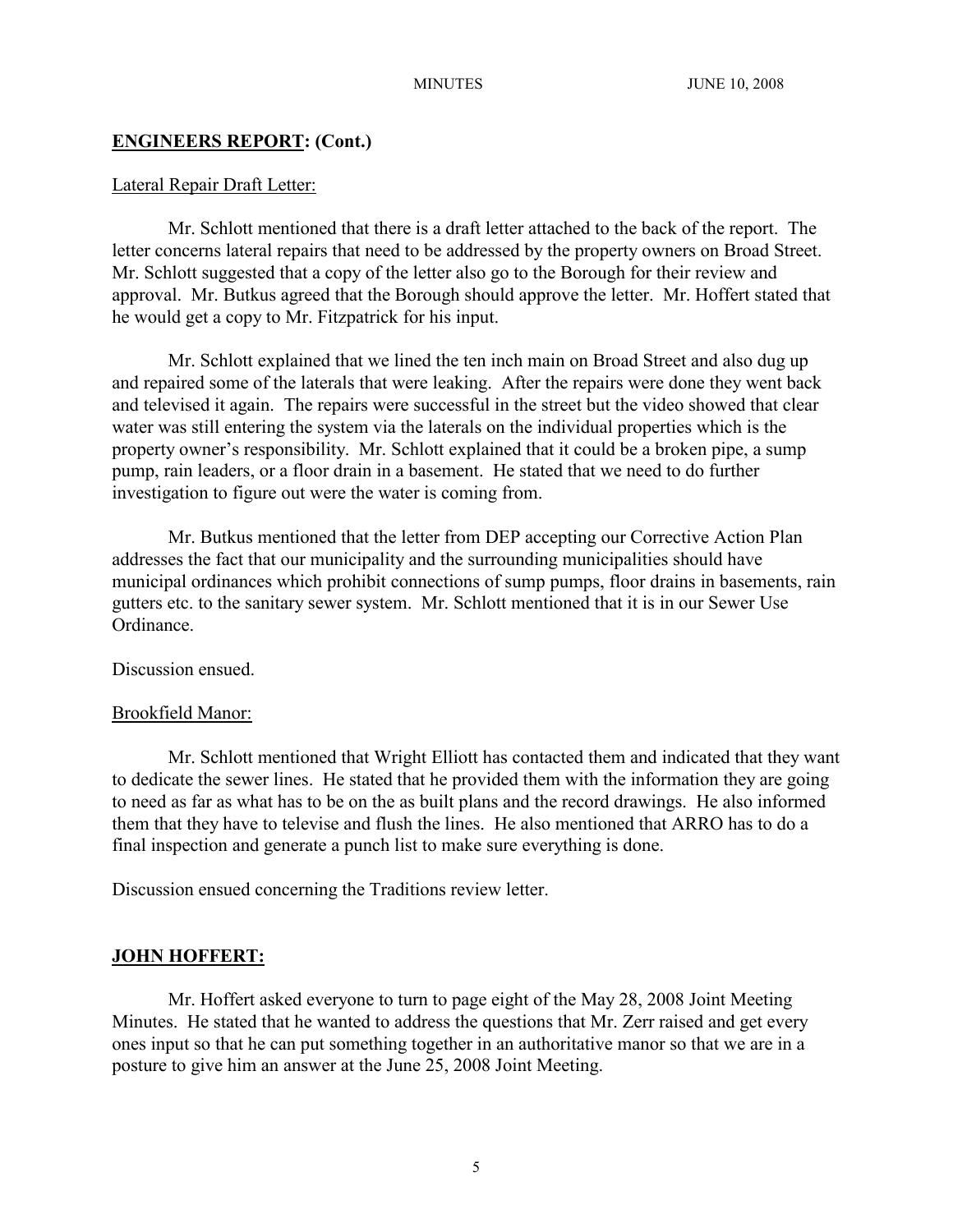Mr. Hoffert mentioned that clearly we should keep Ms. White on board and make sure that she stays part of the Authority because she has the history and is always efficient in getting the reports to us which he thinks is an imperative thing. He mentioned that the Authority would need to decide were they wanted to have their office, at the plant, or here at the Borough Hall. He mentioned financing and the fact that we had already spoken to Mr. Setley of Concord Financial concerning financing for the upgrade and expansion and that we have worked with him before. He mentioned that these are just suggestions and that we have to put answers on the table, like yes we want to use the Borough building for our meetings, we would like to use Ms. White and are willing, as part of our budget, to reimburse the Borough for what ever the cost may be, that type of thing is how we have to address that. He stated that the financing we can say that we plan to seek the aid and assistance of Concord Financial or who ever we want.

Mr. George Butkus mentioned that the current sewer bills also include the quarterly Borough trash bill, so that is also something that would need to be addressed.

Mr. Butkus stated that the first question would be is Ms. White interested in coming with us? Ms. White stated that she did not want to lose anything that she now has with the Borough, like salary and benefits. Ms. Messina asked if we would need a full time secretary. Mr. Hoffert stated that you cannot expect Ms. White to leave her benefits or take anything less than what she now has. Mr. Hoffert stated that her job as an operating authority is going to be very important and will take a lot of time.

Mr. George Butkus mentioned that the Sewer Revenue Fund, that would transfer over to the Authority, currently covers half of Ms. White's salary and benefits, half of Mrs. Bohn's salary and benefits and a quarter of Mrs. Shade salary and benefits. Ms. White stated that the salaries do come out of the Sewer Revenue Fund but none of the health insurance or life insurance comes out, they are all paid from the general fund.

Mr. Butkus asked if we would employ her or could we contract her from the Borough. Mr. Hoffert suggested that we give it to them in the alternative. Tell them that we want to use Ms. White as the Operating Authority Secretary and we will either employ her directly or we will sub-contract her from the Borough and ask them how they would prefer it. Ms. Messina stated that then the Borough could come back to us with a contract to employ her. Mr. Butkus asked Ms. White if she would be comfortable with that. Ms. White stated yes. She stated that she did not want to leave the Borough and would prefer to work out of the same office.

Ms. Messina asked where we get the money to survive as an Operating Authority. Mr. Butkus stated that we would get it from the Sewer Revenue Account and the incoming funds from the quarterly sewer payments. Ms. Messina stated that we have to look at that and see if that income is enough for the Operating Authority to survive. Is it enough to employ Ms. White and Miller Environmental to run the plant, engineering fees, attorney fees, etc? Mr. George Butkus mentioned that all of that is currently being paid for out of the Sewer Revenue Fund.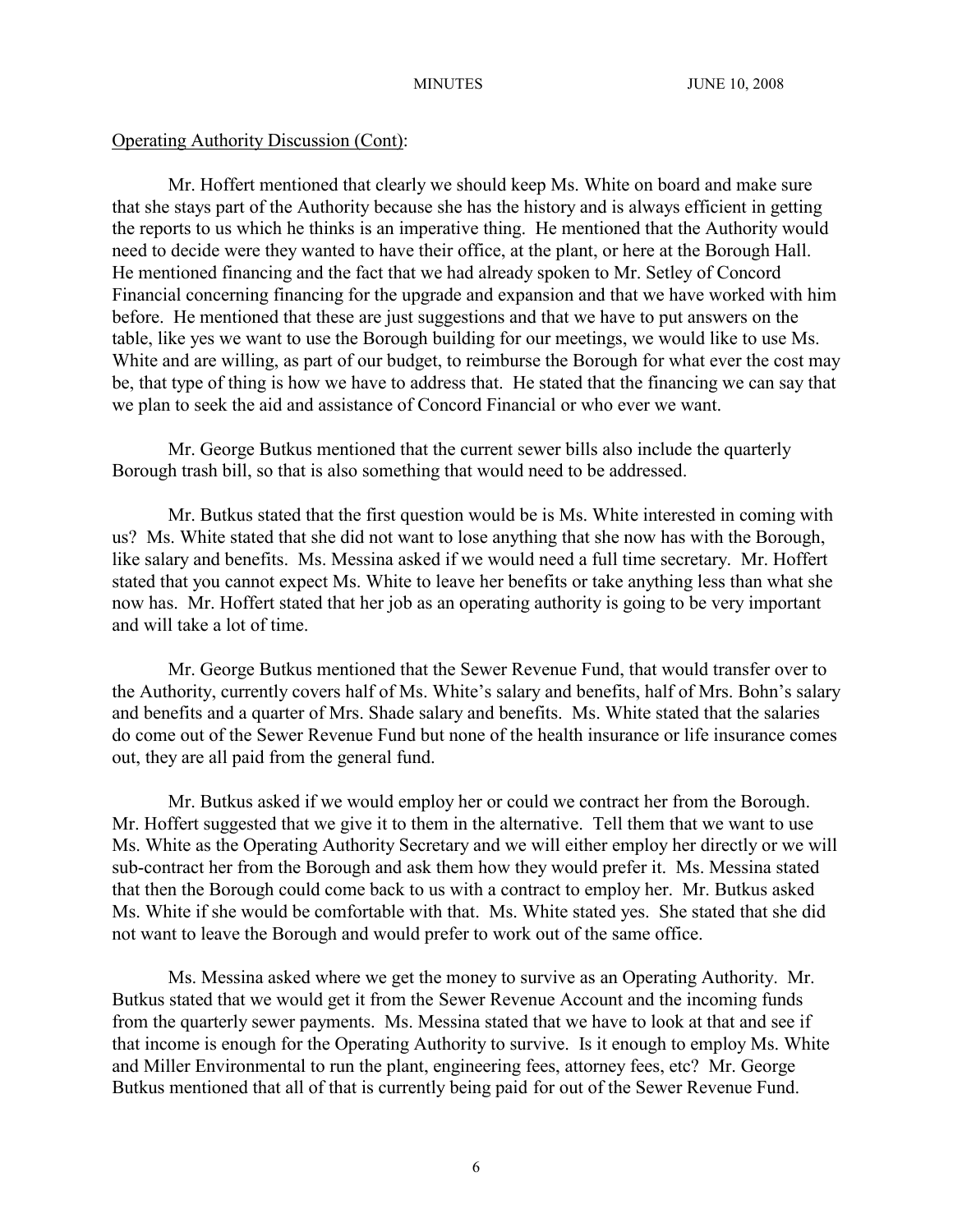Mr. Hoffert stated that we would have to reimburse the Borough for utilizing their facility and that it would be part of the agreement with the Borough. Mr. Butkus stated that it is all part of the operational costs which is supposed to be reflected in the rates. Mr. George Butkus mentioned that ARRO has been working on a rate study. Mr. Schlott stated that they have the data into the system and now they have to play with the numbers in the program to see what the rates should be. He stated that there should be an increase in the rates which is obvious with what is going on. He stated that what could happen as a result of this, once the rate study is done, if there are other variables that go into it, it would just be a matter of tweaking it to what those have to be increased to.

Ms. Messina asked if the financial people that we are talking about would be the ones that would look at that for us. Mr. Hoffert stated yes that they will help look. Mr. Butkus mentioned that the last time we did the bond issue Mr. Setley set it all up and the bond council did their thing. He stated that the one thing that is in there is they tell you what your rates must be. Mr. Schlott explained what the current rates are. Discussion ensued concerning rates.

Mrs. Moser asked if we could get figures from Council showing were all the money goes. She stated that when you start up a business you look at what money you have or what you are borrowing but right now just look at what income we have and how we are going to operate on that money. Mrs. Moser stated that to answer their questions, and she thinks what they have to say is legitimate, they want to know what our plan is, so we just have to say this is what the revenue is, this is what we are planning on doing. Then we have to ask them if they have an area that we can accept bills or are they willing to let the bills still be accepted where they are now and what kind of compensation do they want for this.

Mr. Butkus stated that if they sub-contract Ms. White from the Borough then that would preclude us from having a personnel manual and having to provide benefits for a single employee. Mrs. Moser asked Ms. White what kind of time she spends per day on sewer stuff. Ms. White stated that it depends on the time of the month since we only bill quarterly. Mrs. Moser stated that as it is now, if Ms. White needs a hand she has Mrs. Shade and Mrs. Bohn to help out and then when she is not busy she helps out with Borough work. She stated that we would have to come up with a more definitive line, not that there isn't always give and take. She stated that we need to look at either by the week or by the month how many hours we would need to compensate for if they want to do that. Then we would have to compare that to the budget. Mr. Butkus asked Ms. White if she would be able to handle the whole sewer job by herself if she had to. Ms. White stated yes. Mr. Butkus mentioned that the only problem with that would be that the auditors don't like one person doing everything because there are no check and balances. Ms. White agreed.

Mr. Hoffert stated that we should get a copy of the budget and take a look at it so that we can see what the current expenses look like. Mr. Hoffert mentioned that he is currently active with other operating authorities and has a pretty good feel for what we will need. He stated that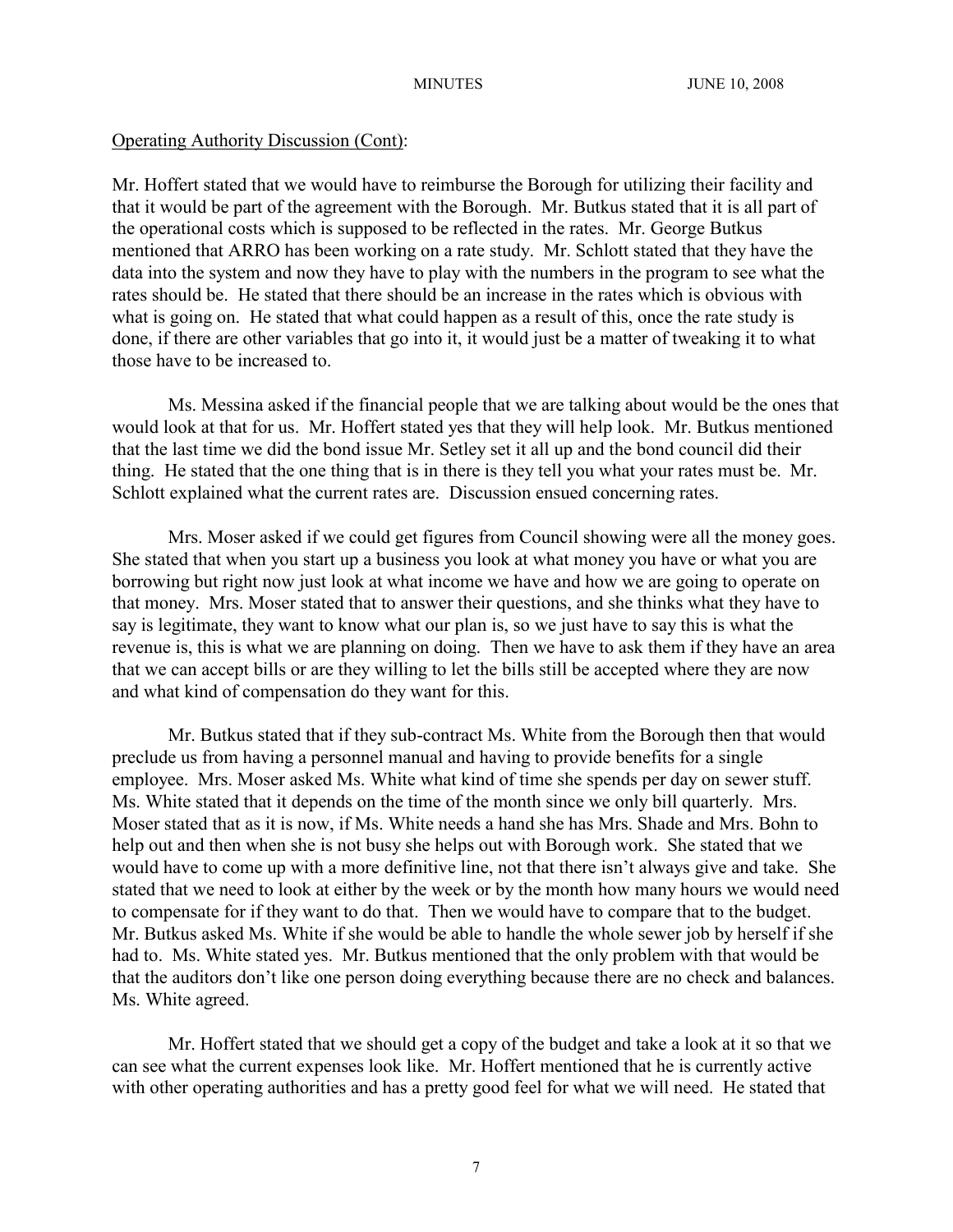he will get some information together for us to look at. He also mentioned that he can meet with Mr. Setley and get a rough draft of what is needed to begin. He stated that way we are taking an active stand in beginning to calculate what is necessary. He stated that we have options with Ms. White and would like to work with the Borough and not against them. Mr. Hoffert stated that when you take over a business the thing that you don't do is fire the existing employees because they are the ones that know what is going on. So, you want to utilize Ms. White, if she is willing, and you want to keep Miller Environmental on board at the plant, your consultants and your engineers because they know what is going on. He stated that it is just a matter of transferring a portion of what the Borough is now doing and is responsible for to the Authority as an Operating Authority. Mr. Hoffert stated that he is going to meet with Mr. Fitzpatrick next week and he also wants to meet with Mr. Setley next week. He stated that he will try to get a packet together for everyone so that we can talk intelligently when people throw questions at us. Mr. Butkus stated that all of the questions were aimed at him and he does not want to do all the talking or speak for everybody.

Mr. Butkus asked if it would be in everybody's best interest, should this come about, that before we accept the money in the Sewer Revenue Account, that we have a forensic audit. Mr. Hoffert stated that there should be an audit.

Mrs. Moser asked Ms. White if she could give the Authority the amount of time spent on sewer related issues either by week or by month. She stated that we would have to give them how many hours would be compensated for. Mr. Schlott mentioned that on top of those hours there would probably be some more responsibilities with the Operating Authority. He stated that if there are issues with the collection system, right now Miller takes care of that, but if there are extenuating circumstances then Miller may have to contact her and she would have to make contact with ARRO.

Mrs. Moser questioned who owned the billing software. Ms. White stated that we have to buy a new package because the one the Borough is using now must be replaced. She stated that the Borough had looked into a few packages and picked one but that Council decided to hold off on purchasing it. Mr. George Butkus stated that they decided to hold off because Miller wanted to do the billing for the Borough but the problem with that was that residents would not be able to stop and drop off payments, they would have to mail everything.

Mrs. Moser stated that we have to talk about computers and getting a software package. She stated that there should be a dedicated computer just for the Sewer Authority especially for financials. She stated that the right software package can save a lot of time.

Discussion ensued concerning Miller's contract and what the Borough employee's may do back at the WWTP or for the sewer lines. Mrs. Moser stated that we need to look at Miller's normal contract and what additionally was needed.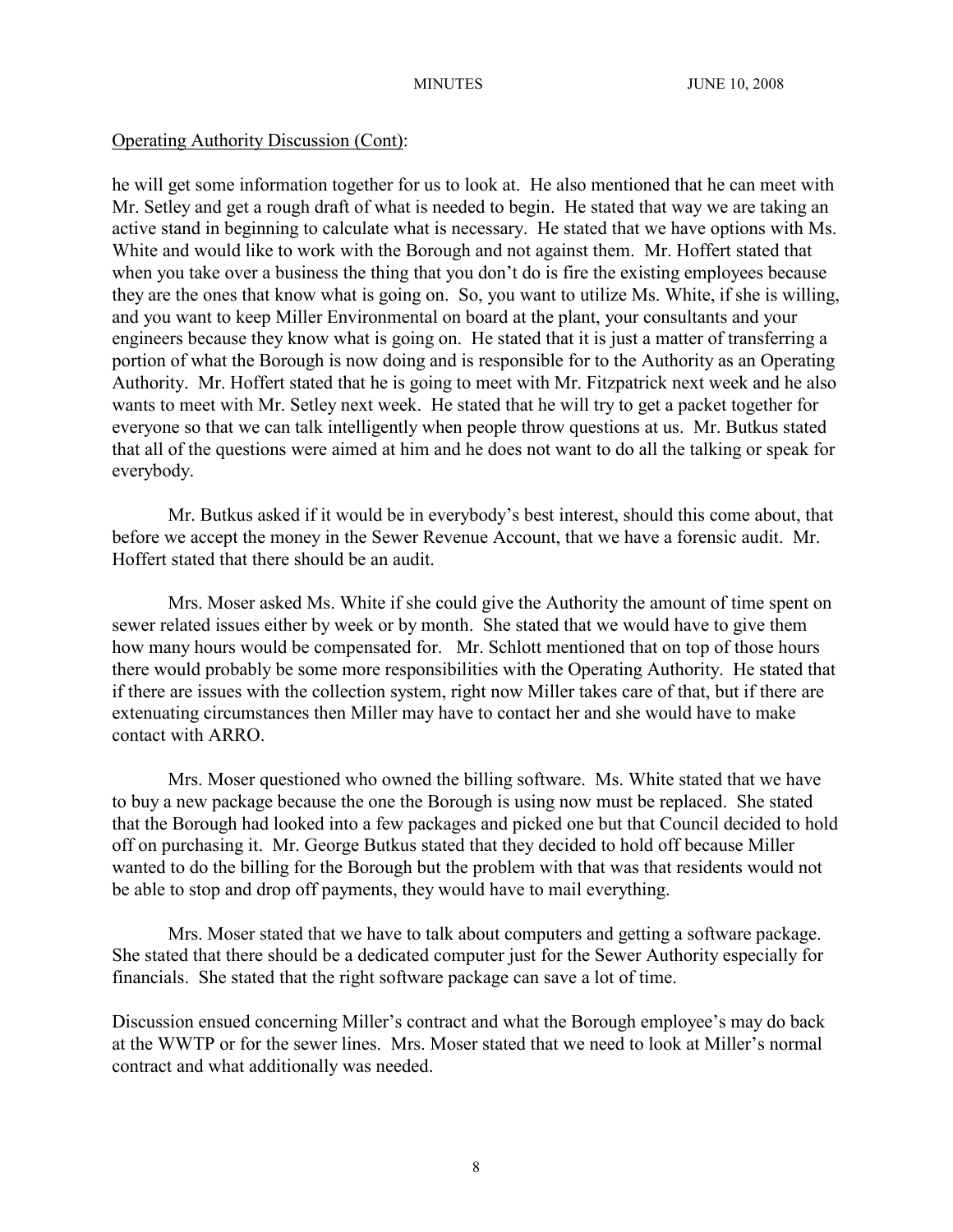Mr. George Butkus gave a copy of last month's Borough Council Treasurers report to Mrs. Moser to review. Mrs. Moser and Ms. Messina questioned some of the payments made. Mr. Leiby mentioned that the sewer budget is listed in ARRO's Consulting Engineers Report for 2007 which everyone received a copy of this evening.

## **APPROVAL OF BILLS:**

Mr. Butkus stated that we have a bill from Aquaticlab, Inc. for \$1,400.00 for the NPDES Permit testing. Mr. Leiby made a motion to approve payment to Aquaticlab, Inc. for \$1,400.00; seconded by Ms. Messina. Motion carried.

Mr. Butkus stated that we have a bill from Mr. Hoffert for \$500.00 for services rendered through June 10, 2008. Mr. Leiby made a motion to pay Mr. Hoffert's bill in the amount of \$500.00; seconded by Ms. Messina. Motion carried.

Mr. Butkus stated that we have a bill from Ms. White in the amount of \$260.00 for services rendered for May 2008. Motion was made by Mr. Leiby to pay Ms. White's bill in the amount of \$260.00; seconded by Ms. Messina. Motion carried.

## **MR. GEORGE BUTKUS:**

Mr. George Butkus mentioned that after the transition is complete he would recommend that the Authority look at the wording of the Sewer Use Ordinance as it applies to businesses in the borough. He also recommended that they look at the testing that is done and instead of looking solely at the concentration of the certain items you also look at total loading. Mr. Schlott explained the surcharge and penalties for strong waste. Discussion ensued.

## **TREASURER'S REPORT:**

Mr. Butkus asked if everyone had received a copy of the Treasurer's Report dated June 10, 2008 and if anyone had any questions. Motion was made by Mr. Leiby to accept the Treasurer's Report; seconded by Ms. Messina. Motion carried.

## **MR. FRANCIS BUTKUS:**

Mr. Butkus mentioned the PMAA Convention is at the Hershey Lodge and he believes that with the topics they are going to discuss and what is happening here he thinks it would behoove us to go. He mentioned that you had to register by August  $15<sup>th</sup>$ .